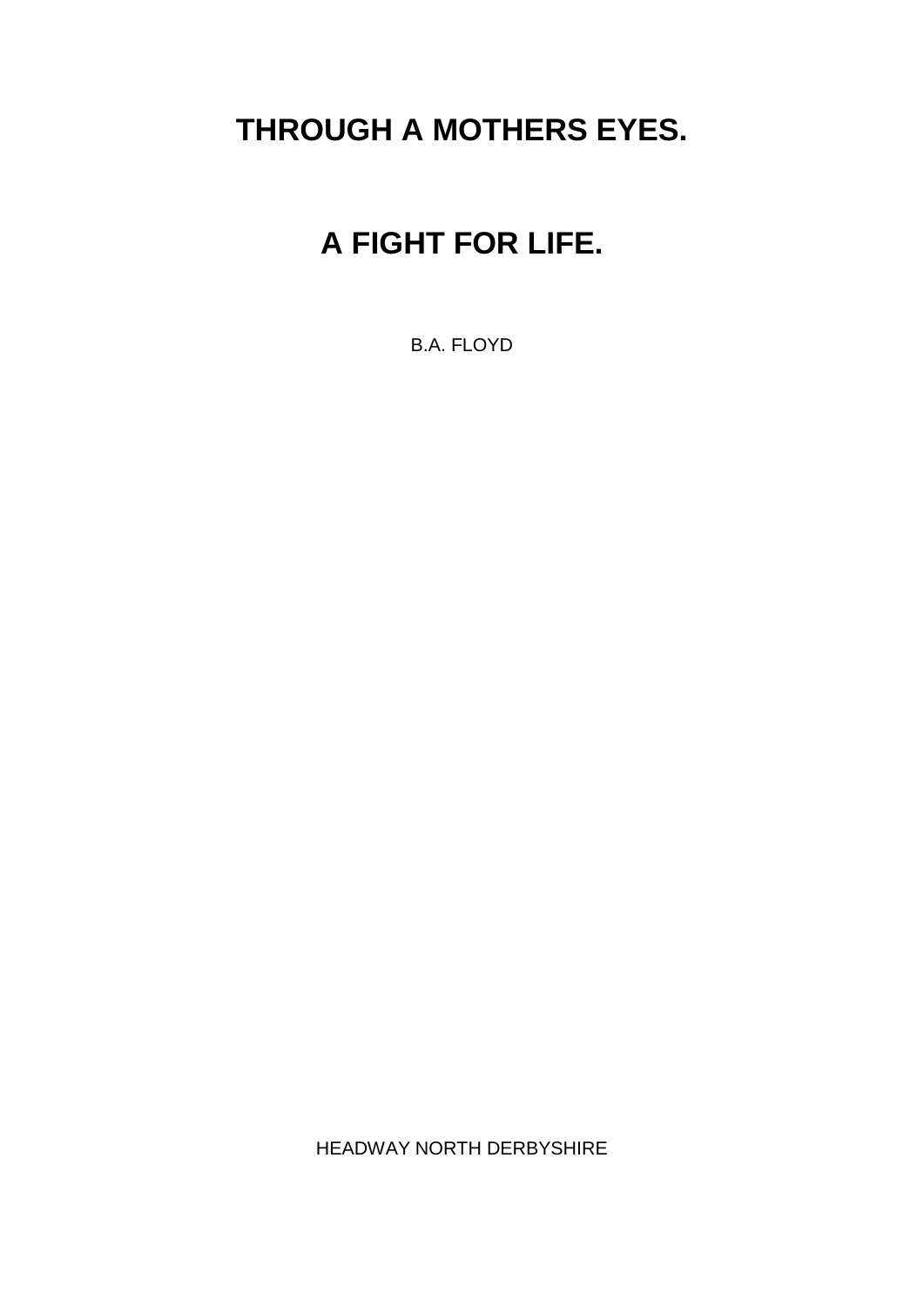## **A FIGHT FOR A LIFE.**

It's New Years Eve 2003, and I am out with friends waiting to welcome in the New Year. I am hoping 2004 will be a whole lot better, after having a horrendous three years. Finally I feel as if I am getting my life back on track for me.

Two weeks into 2004, my best friend's husband is rushed into hospital and has a major operation. So I go over and stay with her until the worst is over. He comes out of hospital, so I go back home and things seem to get back to normal. There is only about a week till my son Julian comes up to stay with me for three weeks. He is travelling up from Chepstow where he works and while he is here we will be celebrating his birthday. He will be 32 years old on February 15<sup>th</sup>. I was quite excited because I had not seen him since September 2003 when he came up to help me move into my new home. Whilst here he helped me decorate the spare bedroom. Just before he went back my mum was taken in hospital with a severe chest infection. We went to visit her the day before he went back to Chepstow.

On Sunday February 29<sup>th</sup> my mum passed away in the early hours of the morning. I rang Julian that night and told him about his Nan, telling him I would ring him to let him know when the funeral was. On Monday March  $1<sup>st</sup>$  I rang him in the evening to let him know that the funeral was arranged for Friday March  $5<sup>th</sup>$  at 10am. He rang me back on Tuesday night and told me he was travelling up the following day and would arrive about 9pm, but would be going back on the Saturday ready for work on the Sunday. I had arranged for some friends to come for tea on Wednesday afternoon, and they were still here when he arrived just after 9pm as he had said he would. About five minutes after his arrival, another friend from down the road came and asked us all down for a drink, so we all went down.

At 10pm the two other friends said that they had to go for their bus, so Julian offered to walk to the bus stop with them. They had only been gone for about 15 minutes when my friend came back with the dog and then went out again. Within a couple of minutes he came running in and said that Julian was laid out on the corner of the street. I rushed out the door with his partner and ran to find my son out cold with blood round his head. There was a man knelt by his side. I went to go to my son and as I did so the police arrived and the man told them to stop me touching my son. One of the police constables held me while another talked to the man, an ambulance came within minutes and all I can remember is shouting and crying "you've taken my mum you're not having my son!" over and over again. After talking to the man and checking him. The paramedics put my son in the ambulance but would not let me go with him. A police-woman asked the paramedic something and I vaguely remember the paramedic shaking her head. The police took me up to the hospital with my friend and when I asked to go to my son they told me I couldn't and that I had to wait in A&E. I remember looking round and thinking you rotten lot let me see my son, it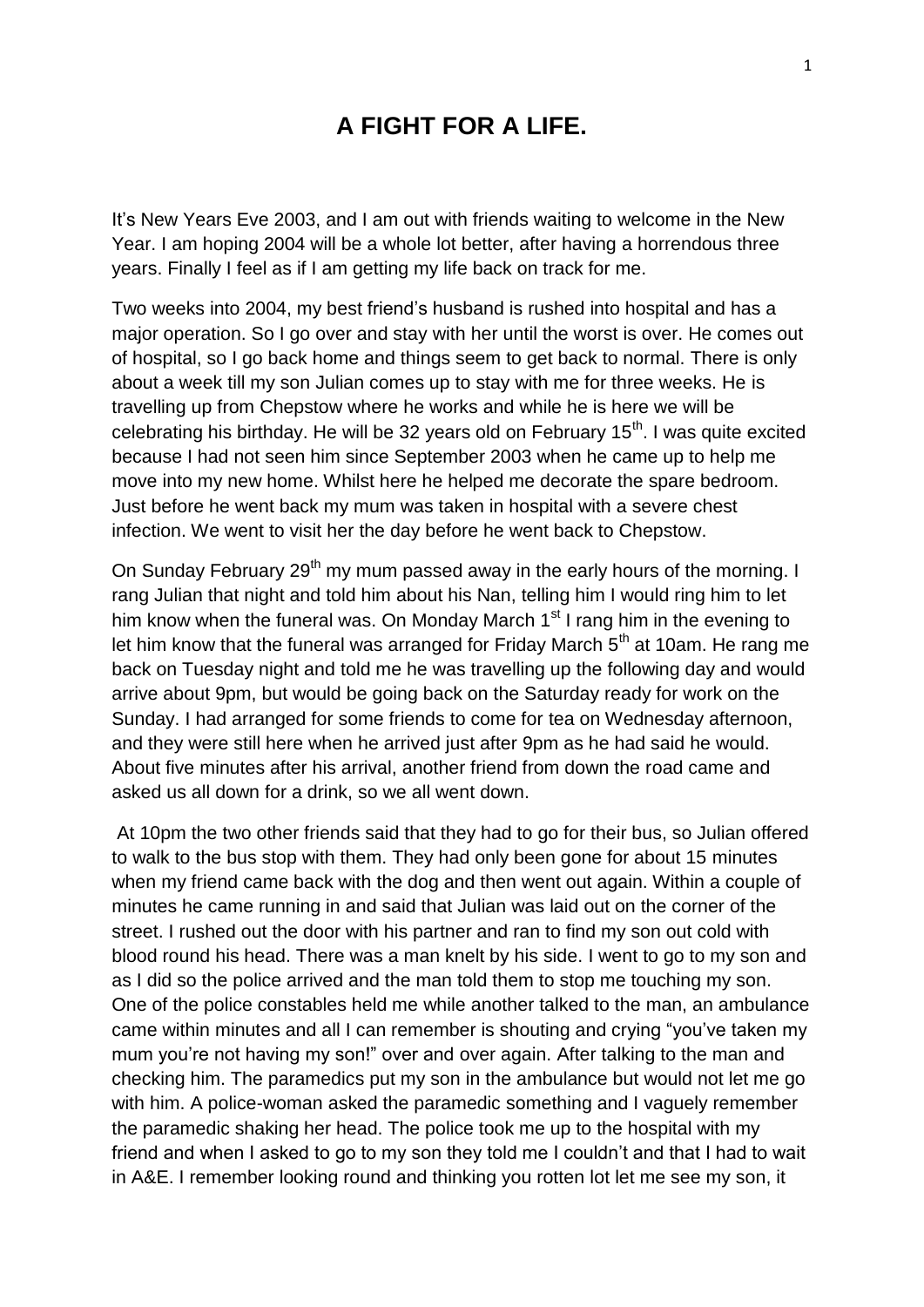must have been between 10.30pm to 10.45pm by then. This made it about 1 ½ hours since his arrival in Chesterfield. My friend and I just sat there watching as other people kept coming and going, all the time I kept asking why they wouldn't let me see my son. After what seemed an eternity the paramedic came and apologised for not allowing me in the ambulance, but explained that it was because I was hysterical and that she could not have worked on my son and coped with me at the same time. I asked her if I could see him and she said they would come and fetch me when I could see him. At about 12.30pm a nurse shouts my name and takes me into a side room, I want to scream because I think that she is going to tell me my son is dead. Instead she calms me down as best as she can and explains that he is in critical condition and they are trying to stabilise him. Again I ask if I can see him and again I am told someone will fetch me when I can. The nurse then tells me that I can use the phone in the room to ring my two daughters, to let them know what has happened. I rang them both and the eldest came and stayed with me. An eternity passed again and then someone came and told us we could see him. We went into the room to see loads of machines and people who said we couldn't touch him and that we could see him for just 2 minutes as they were transferring him to the Hallamshire hospital in Sheffield. I was so hurt and upset because I wanted to hold him and tell him I was there. Within what seemed like seconds he was whisked away from me again. They wouldn't let us go with him again so the police had to take us to Sheffield. He seemed to be going at a snails pace which was very frustrating. On arriving at the Hallamshire I looked for him and was told that he had gone straight to theatre and that we had to go to the ward and wait there for him. It was now 2am and I hadn't seen my son for any length of time since just after 9pm, it felt like a lifetime. After about an hour a nurse from the ward came out and asked me details about my son, he then asked us if we would like a drink, it was very welcome after all the waiting I had done. When the drink came the nurse told us that my son would come past where we were sat, but we could not go near him until he was settled on the ward.

A while after this a woman approached us and asked if we were with the young man who had been brought across from Chesterfield, when we confirmed this she introduced herself as a detective constable and told us she would be our 'Family liaison officer'. She then took us to the cafeteria for a coffee and then went outside with us while I had a cigarette. We then went back to the ward to wait for my son. At about 5.30am this doctor came to talk to us, he told us that he had done the surgery. He said that my son was in critical condition and that he had had to remove part of this skull to relieve the pressure on his brain, and that he had stopped a bleed and removed a blood from his brain. He then told us that his 'Temporal lobe' had been damaged, but I could not take all the information that he was giving me in, as all I wanted to do was see my son. I did ask him if my son would live and he answered me quite honestly that he didn't know and it was in the hands of god, but that he only gave my son a 3% chance to live. At approximately 5.30am the trolley with Julian went past but I couldn't see him for all the machines that were attached to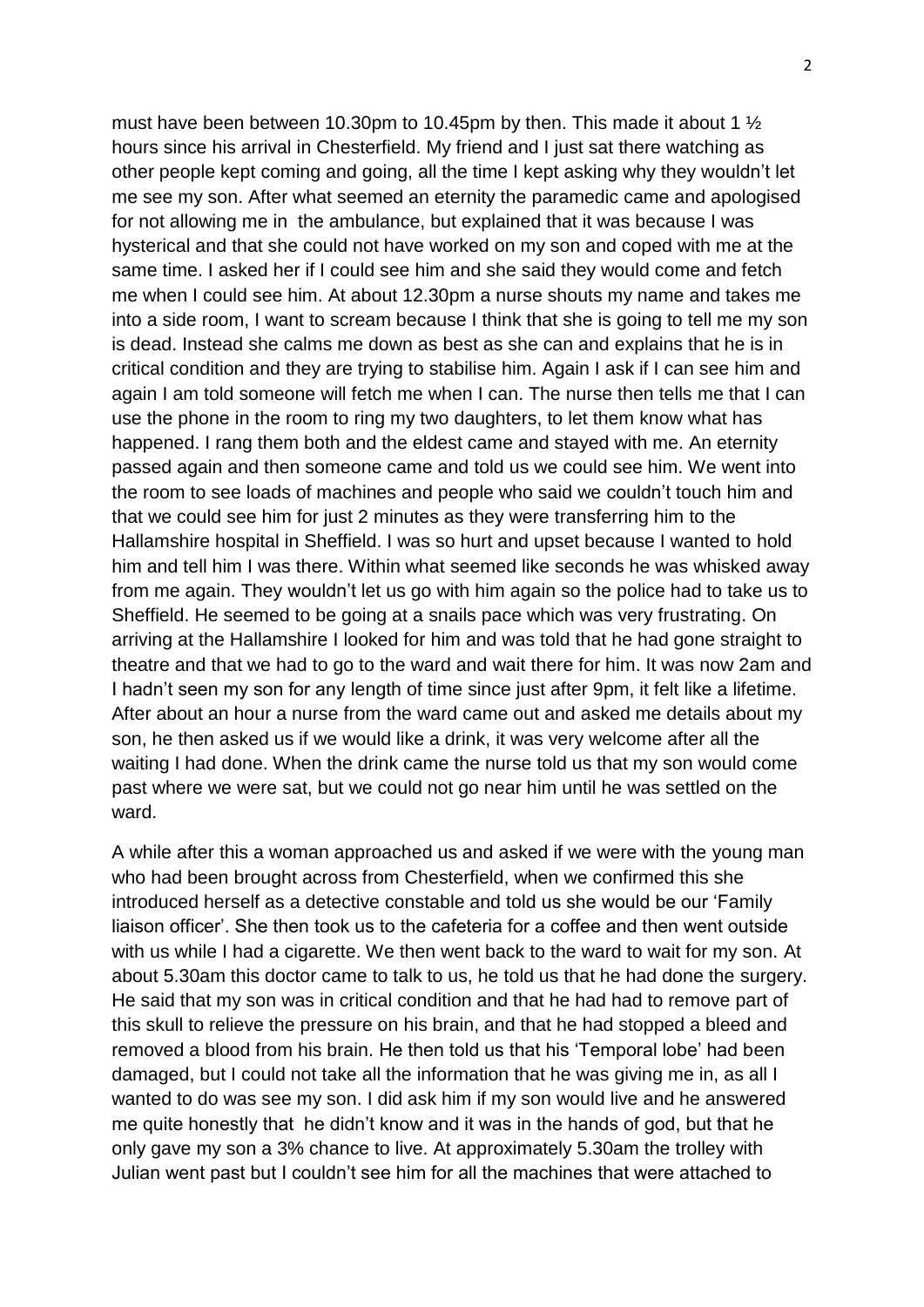him. It was about another hour before they told me that I could go on the ward to see him. He looked as though he was dead, covered only by a single sheet. It was a horrendous site that met us; it seemed that all the top half of his body was covered in tubes and attachments to machines. His head was bandaged and he also had a collar on in case he had damaged his neck when he fell down, there was also an oxygen tube down his throat as they could not get a nasal one on him. The only parts I could touch were his left arm and his legs. It didn't feel long that I was with him, until the police officer and ward staff said that we should go home and try to get some rest it was by now 7.30am. She drove us home and said she would come back at 12.30pm and take us back to the hospital. I tried to sleep but could not, so I got up and had a soak in the bath, then dressed to go back to the hospital. I didn't feel I could eat although I did have a coffee and I certainly couldn't sit still. I was on tenterhooks waiting what seemed hours before the police woman came and took me back to the hospital.

We arrived at the hospital about 1.15pm and went straight up to the ward. Again I was shocked at the sight of my son with all the tubes and machines attached to him. I touched his upper arm and told him that I loved him and that he couldn't leave me because I didn't know what I would do without him because he was my rock. At about 3.30pm the nurse who was monitoring him 24/7 asks us if we would leave for about half an hour while they did some tests. We leave and go and have a coffee and a cigarette. The police constable is still with us and I ask how people can do such a horrendous thing to another human being, to which she replies that she does not know and does not understand why it is without reason. I tell her that on the following day I have to go to my mum's funeral and then to my friends house as she is going to accompany me to the hospital so she takes my friends address and says that she will pick us up about 1.30pm. We all then go back to the ward where I again speak to him; my eyes are drawn to the machines where I sit watching the screens jumping and turning back to my son whenever they beep or when he stirs. About 6.30pm the nurses and police woman all tell me I have to go home to eat and sleep ready to face the funeral the next day, I don't want to go but they all insist. On the way out I confide in her and tell her how inadequate I feel because I can't do anything to help my son other than talk to him and pray that he will survive this awful occurrence.

I arrive back from the hospital at about 7pm, I make myself a coffee and try to relax for a while, I turn on the TV and try to work out what to eat but just the thought of food makes me feel quite sick. Not being able to sit and relax I start to prowl round the house, all the while thinking that I should be at the hospital. To break the monotony, I decide to go and have a soak in the bath before sorting my clothes ready to go to mum's funeral tomorrow. After my bath I again try to watch TV but all I seem to do is watch the clock. At about 9pm my brother rings to say he will be picking me up about 9am next day to go to the funeral, I then tell him what has happened to my son and he is absolutely gob-smacked. When I had finished talking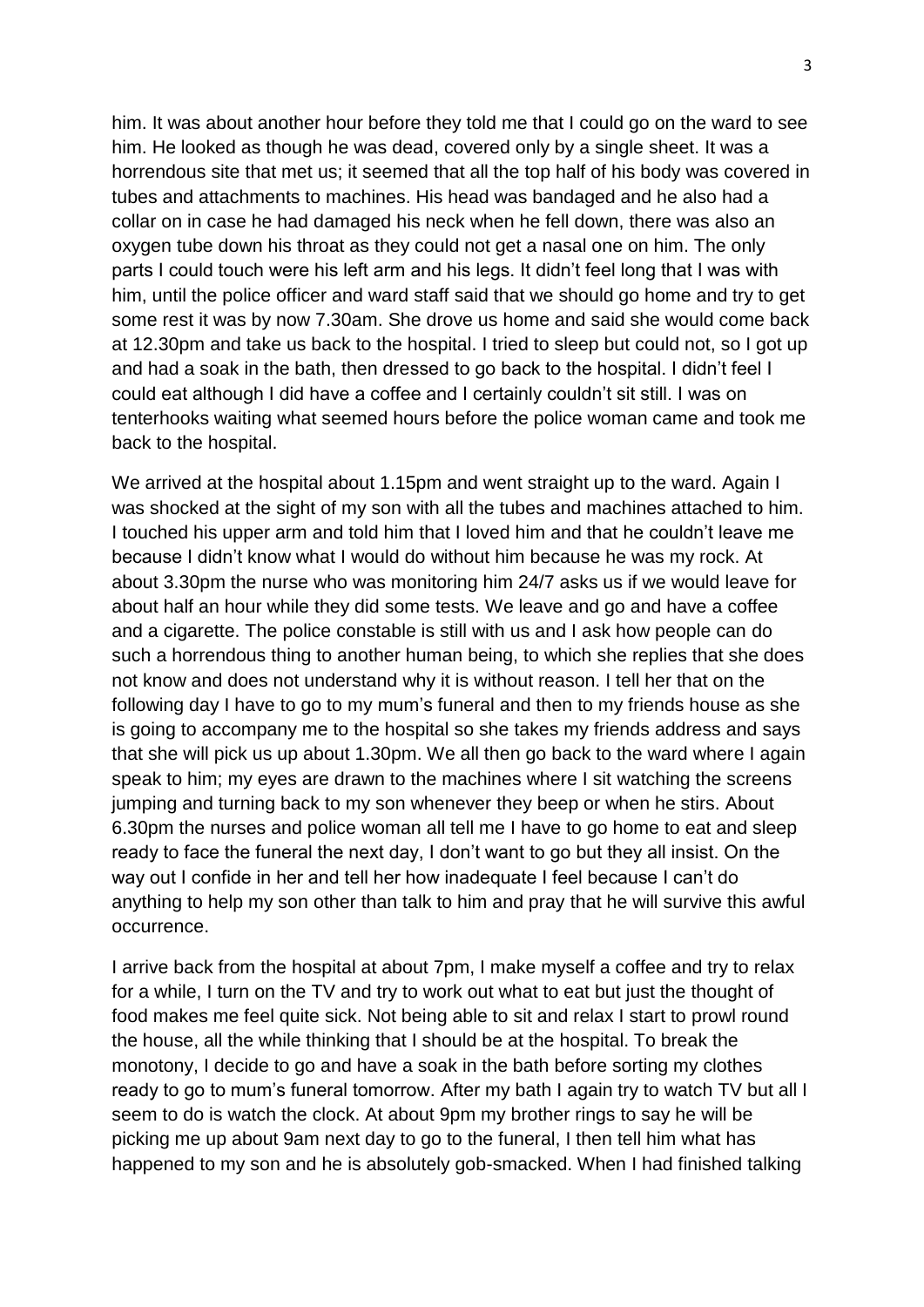to my brother I ring the hospital to find out how my son is, and am told he is still holding his own. I have another cup of coffee and decide to go to bed, but sleep is fitful and about 3am I get up to go downstairs and have a cigarette and another coffee. Eventually I go back to bed only to have more fitful sleep and nightmares where I see my son lying on the ground and me fighting to get to him, I go on like this till about 6.45am when I decide to get up as I can't take any more. Watching the clock I wait until 7.30am, and then ring the hospital and they tell me there is no change in his condition and they said he hadn't had a bad night. After having a coffee and cigarette I go up stairs to start getting ready. I have a quick bath, blow dry my hair, apply a little make-up and dress, ready for my brother to pick me up. My brother gets here and gives me a big hug asking if I am alright, I tell him I'm coping, we then drive to mum's flat about 9.30am. I then have to explain to the rest of my relatives why Julian is not with me and that there may be another to the funeral to go too. By this time the cars have arrived to go to the crematorium for the service, of which I don't remember much apart from the one thought going through my head being "I'm sorry mum Julian should be here he only came back to say his goodbyes to you". Also stuck in my mind is the fact that the funeral director gave me a rose from my mum's wreath. We then went back to my sister's house for the wake. Whilst there I rang the hospital to be told that there was no change in his condition. I don't know how I got the strength to go through the rest of the morning because all I wanted to do was go back to the hospital to be with my son. My friend and her husband took me back to their home to wait for the detective constable to arrive; she came about 12.30pm but had to take a statement from me before we left. We arrived at the hospital about 2pm and went straight to the wards, we got to where my sons bed should be to find it was gone! I went into major panic; I think I screamed thinking the worst had happened. A nurse came running up and explained that he had gone for a scan on his brain and suggested that we went for a coffee as he would be about 30 minutes before he was back. This we did, but whilst having it the police woman was called away.

When my friend and I got back to the ward nothing could have prepared us for the sight that met us. My sons head had swollen up to the size of a bowling ball and all you could see was the tips of his eyebrows and the tip of his nose, the only reason we recognised him was by his broken tooth which was only visible because he had the oxygen tube down was holding his mouth open. I asked the nurse what all the machines were for, she did try to explain what each one did but I don't think that I could take everything she said was absorbed by me. We stayed at the hospital until about 6pm when the police woman came and took us back to my friends where I had some tea. My friends were asked if I could stay with them for a while, at this point in time I didn't understand why.

On Saturday 6/3/04 I woke up about 6am after a fitful night's sleep, I tried to doze off again but at 6.45am I gave it up as a bad job and got up. I made myself a cup of coffee and sat waiting for my friends to get up; when they did we sat talking about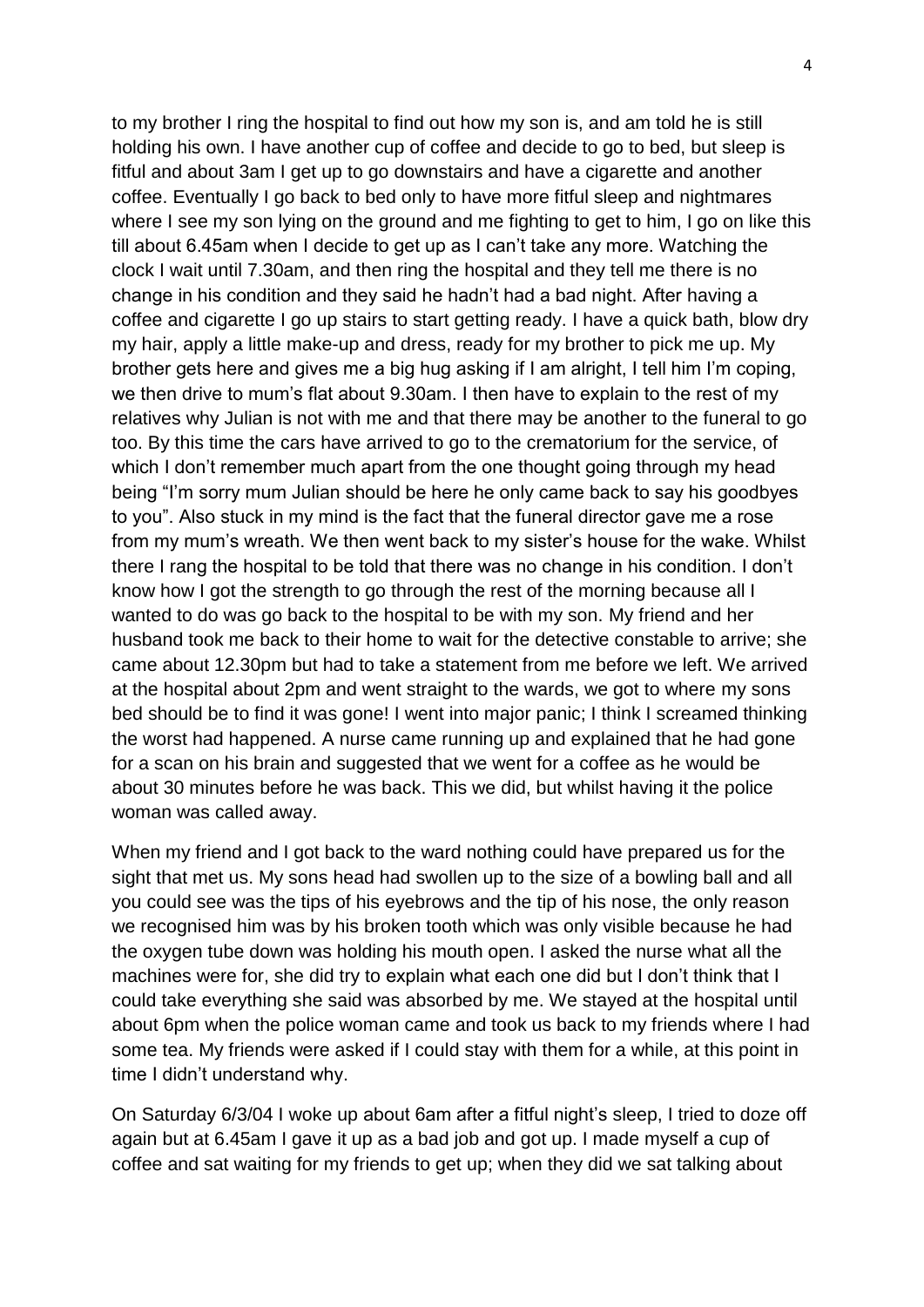what had happened. I was clock watching all the time until 9am when I rang the hospital and was told there was no change. When I got off the phone I went and had a shower before getting dressed, then went down stairs where my friend made me eat a slice of toast. At about 12.30pm my friend's husband drove me to the railway station; I caught the train to Sheffield and made my way to the hospital. I got there about 1.15pm and went straight to the ward. My sons head was still badly swollen, and on talking to the nurse was told there had been no improvement in his condition. Sitting down I began to talk to him and tell him I loved him and that everyone sent their love and best wishes. The machines with their graphs still mesmerised me and I kept watching them, the nurse noticed this and told me what each one was for. During this time my Julian got quite agitated and became quite aggressive in move his movement and at one point the oxygen came of the tank which the nurse quickly put back on. By this time I was getting upset so the nurse said she thought I should go for a break for half an hour which I did. Returning to the ward I sat talking to him and touching his leg, the only clear place to touch. I left the hospital at 6pm and made my way back to the railway station, getting back to my friends house ninety minutes later. All I wanted was a cup of coffee but I tried to eat some of the meal my friend had made for me, I think I pushed more round my plate than I actually ate. After this I rang my sister-in-law and told her what had happened and her and her husband said they would come on the next day and go with me to see my Julian. Later that night the police rang to see how he was and when I told them about his brain swelling they said that the police photographer would be going to the hospital on the Sunday to take some photographs.

Sunday morning and my routine is much the same as the last couple of days. I phone the hospital to be told there is no change. The rest of the morning passes in a blur as I wait for my sister-in law to arrive to go to the hospital. On arrival at the ward we are met by a detective sergeant and a photographer waiting to get some photographic evidence of my son's injuries. We were advised to go for a coffee and return in about 30 minutes. When we got back to see my son the police were just going, we went to his bedside and saw no change apart from the fact that he head swelling had gone down slightly. We stayed until 5.30pm and on the way back to my friends and my sister-in-law and her husband said how appalled at what the attackers had done to my son. After having a coffee they went home as they had a journey of about an hour and a half to get back. The next few days pass in a blur of hospital visits fitful nights. At one point I remember being told that they were keeping my son in a drug induced coma as when they tried to bring him round he was very agitated and was fighting the machines and tubes attached to him. It was approximately March 13<sup>th</sup> or 14<sup>th</sup> about ten days after the assault when they finally stopped the drugs and allowed him to come out of his coma naturally. The next day they moved him from the intensive care ward N1 to the ward next to it N2. I still visited him every day, and on the second day on this ward I was allowed to take him down to the shop in the foyer. This was a red letter day that I thought at time would never happen, it was March  $17<sup>th</sup>$ . Each day he improved a little more, but was not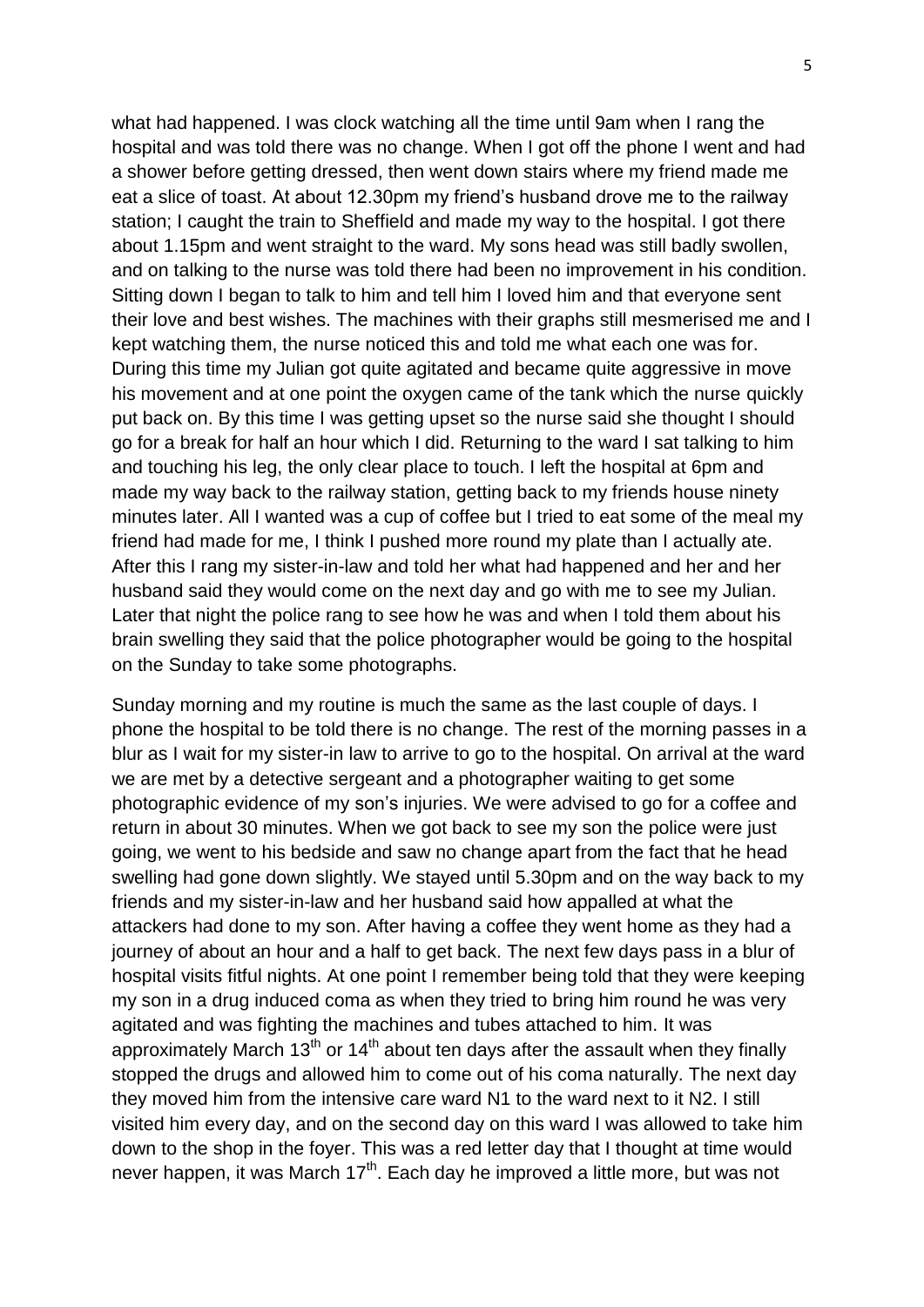allowed to walk anywhere because if he fell it could have been dangerous, as he had no bone to protect his brain on the right side of his head. They tried several helmets at the hospital but did not have one to fit him, so I went round the sports shops for the next couple of days trying to find a helmet that would cover his head, this in between my visits to the hospital. I eventually found one and he was allowed to walk for the first time. The following day he was transferred from the Hallamshire to Chesterfield Royal, it was March  $21<sup>st</sup>$ , and I was told he would be staying here until there was a bed for him in Northern General where he would be assessed as to his capabilities. He stated at the Royal for about 3 weeks, whilst here his sisters and I visited him every day and he got to meet his 3 month old niece. While in Chesterfield Royal I constantly asked to speak to a doctor and also a social worker, but none materialised which I found very frustrating.

On April 12<sup>th</sup> he was transferred to Northern General, I was allowed to travel in the ambulance with him. When we arrived he was admitted to Osbourne 4, which is a ward for brain injured people. I stayed with him until about 5pm and then made my way back to the centre of Sheffield to go to the railway station. By this time I had moved back to my own home, where I arrived back about 6.45pm. I visited him every other day as I was finding it exhausting travelling every day. At the weekend of May Day he came home for the weekend, he went back on the Tuesday. He stayed at Osborne 4 until Spring Bank Holiday when he was allowed out for good. The first month he was home was very demanding of my time and energy, even worse than the weeks he spent in the hospital, probably on a par with the first two weeks after the assault. His days were spent mainly in bed with severe crippling headaches or listlessly sitting round the house. Trying to encourage him to eat was a nightmare as the brain damage has affected his sense of taste and smell, his description was that eating food was like eating cardboard, but whilst in hospital his weight had dropped from 8 ½ stone to 6 stone so I needed to encourage him to eat. During this first week of this month the police came and interviewed him to see what he could remember of the incident, but he could remember nothing (which in one way was perhaps a blessing). Before they left they said they would keep us informed of how the case was proceeding, which they did on a weekly basis. It was a worrying and harrowing time for me both as a mother and sole carer, because besides his continual lack of appetite and the severe headaches I was to finding out that the son I had was no longer there and that I had a virtual stranger living with me. What I mean by this statement is the fact that he was no longer the loving caring son that I had, instead I had someone who had no sense of personal hygiene, he had now got a frightening temper and although it was never aimed at me was very worrying and I spent my days caring for him on edge and nervous all the time. I began to realise that the changes the neuro-surgeon had told me could occur through a brain injury were manifesting themselves within my son and I found it too much and too oppressive to cope with. It began to dawn on me that the son who used to tell me that he loved me and that used to give me loads of hugs and support had gone and the stranger that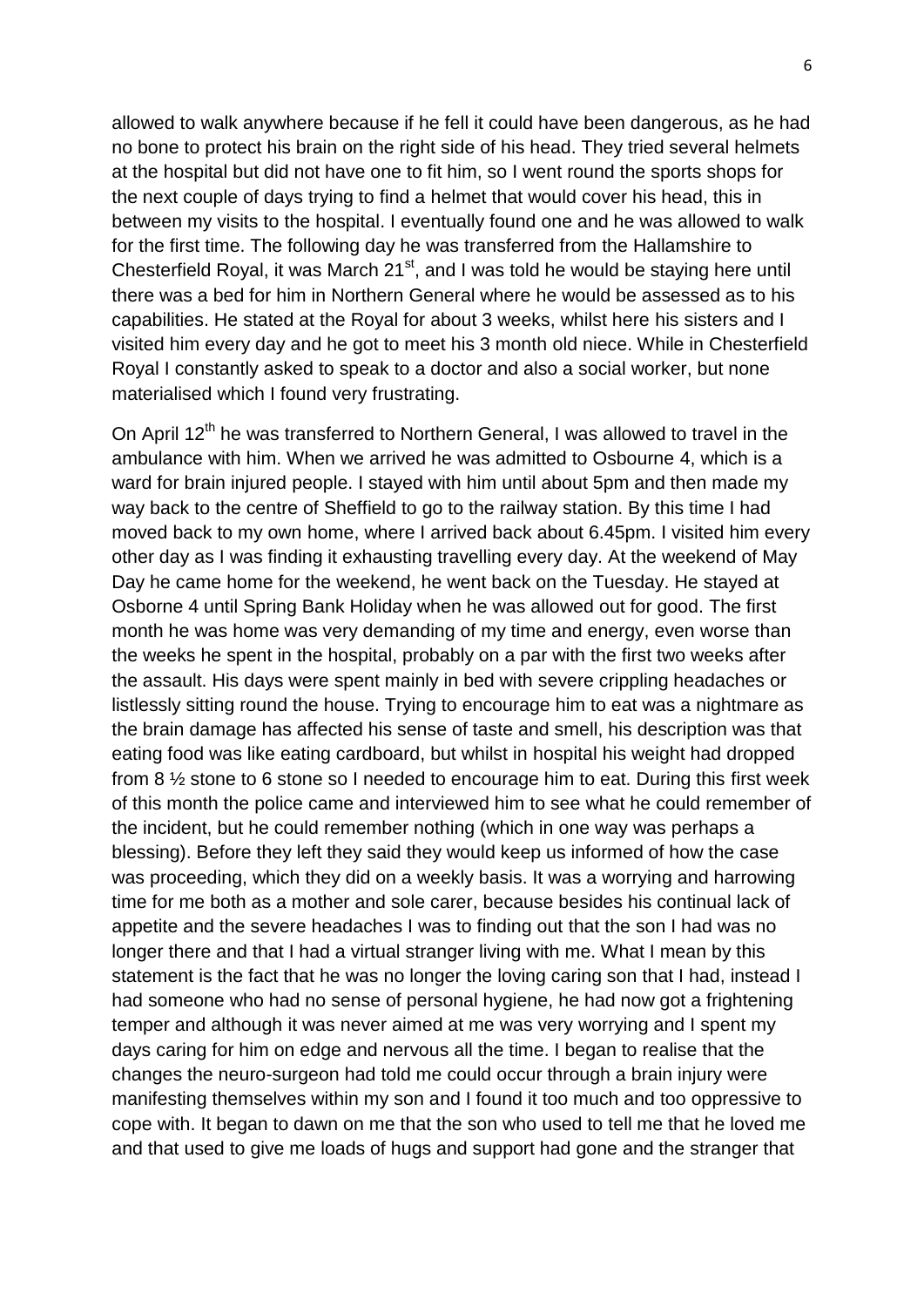was now here was lethargic, frustrated, angry and downright rude at time and one whose hygienic ways had disappeared.

It is now the middle of June and the police have come to talk to us, they tell us that the two lads that committed this horrendous attack are in court on the  $29<sup>th</sup>$  and that they have pleaded guilty, and that the court case is just for sentencing. We are told that although, no witnesses will be called as the evidence is conclusive. But they felt if we were up to it that we should be there. They stayed about 1 ½ hours and said they would come and see us the following week for our answer. My Julian wasn't very communicative over the next couple of days but was expressing some angry aggression by slamming doors and punching walls, it was very worrying time for me and I was seriously worried about him. On the third day after the police visit he was calmer when he got up and after about an hour he asked if he could talk to me, I told him he could and that I was always going to be there for him when he felt he needed me. We spoke for quite a long time about what the police had said; I asked him what he thought and what he wanted to do. He said that he was angry that there wasn't going to be a trial, but that he wanted to be there to see them and to know what sentence they were given. I said that if that was what he wanted then that is what we would do. The police called on the Monday and they were told of our decision, and they asked if we could get someone to go with us for support, we told them that my best friend and her husband had said they would do this if we wanted them too.

About this time I approached Social Services to see if they could give me some support in caring for my son as I was a single parent, they hummed and said that they could give us no help unless we had been referred. We told them that we had been referred when he had come out of hospital and that we both needed some support. At this point they disappeared for about 20 minutes and on coming back they told us that they had got the referral but until his case had been reviewed that they could do nothing at all to help us.

On the 29<sup>th</sup> June we went to Derby Crown Court and saw his assailants for the first time. My Julian was still wearing his helmet at this time to protect him from harm, as if you looked at him front the left his head was caved in. The police asked him to remove his helmet when we went into the court room so that the people there could see the damage that the two assailants had done to my son. The actual court proceedings are an emotional blur, but I can remember the judge saying that one was getting a 3 year and the other a 3  $\frac{1}{2}$  year sentence. I was really shocked and I remember giving a gasp of disbelief at what I thought was a very lenient sentence when they had almost killed my son. Whilst we sat in court we heard for the first time exactly what they did to my son in the actual attack. They had attacked him from behind with a metal bar knocking him unconscious and whilst he was lying there they had hit him twice more, kicked his upper body and head and then had smashed a bottle on his head. I also learned that his heart had stopped twice and that when he got to the Hallamshire they only gave him a 3% chance of surviving. The shock and horror I felt is indescribable, how can any sane human being do such atrocious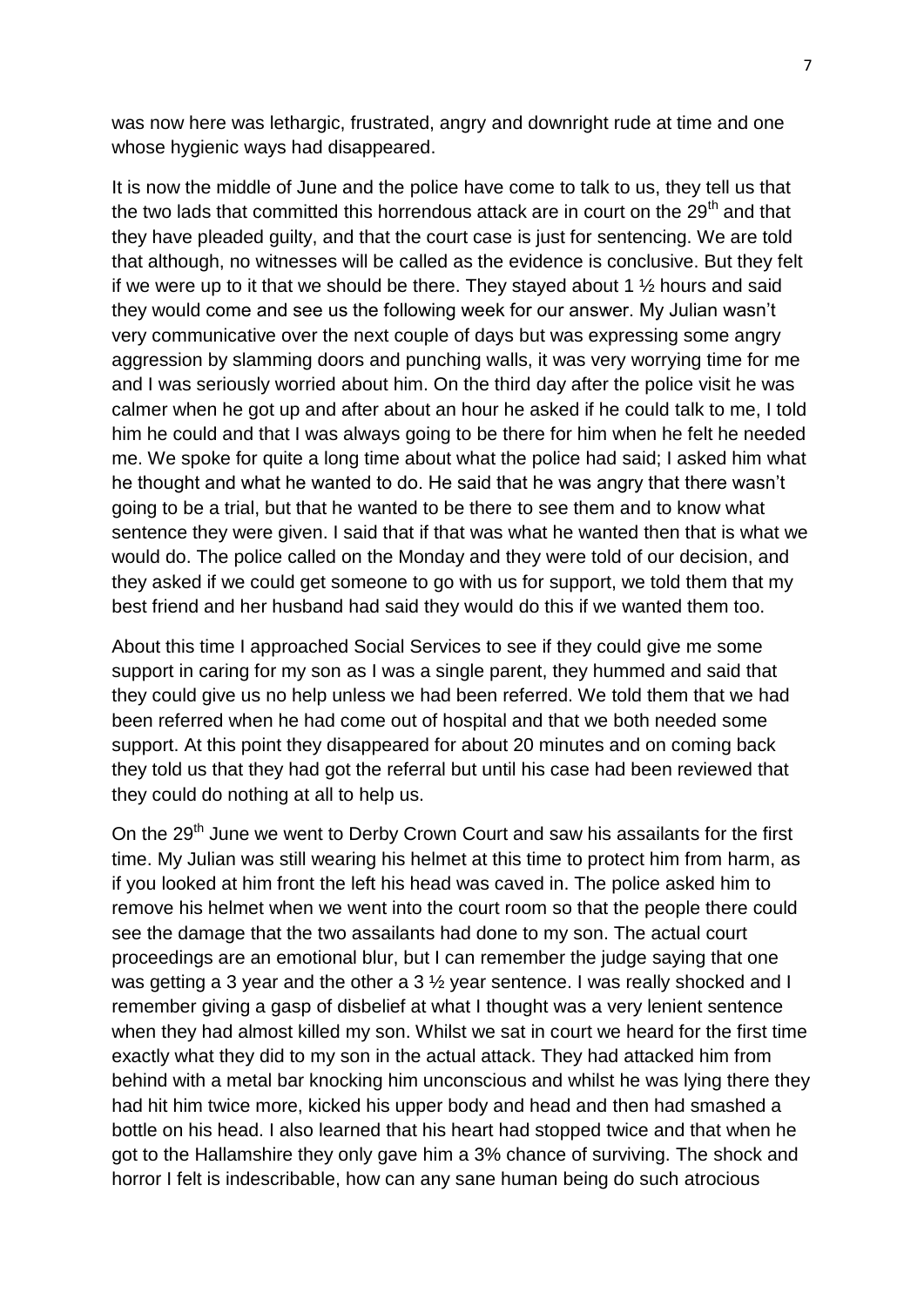things to another human being. At sixteen and seventeen they must have known right from wrong, at this age as young adults they should have been allowed to be given a more severe sentence and let the sentence fit the crime. On leaving the court room the Prosecution counsel took us into a side room and apologised for what he too thought was lenient sentence. I got really angry at this point and said I was disgusted and asked him to put me in a room with them and let me do to them what they had to my son. We were told that because both of them were under eighteen that this was all the court could give them but that if they had been over eighteen they could have been charged with attempted murder. What on earth has happened to the moral fibre of this country that they can allow and condone so called humane reformists to condone such wilful acts of violence to be treated so softly without thought for the victims or their families? With these thoughts running through my head, (goodness knows what was going through my son's as he hardly said a word when we left court), we went home to carry on with what our lives had come to. A mother who was coping with a son who physically the same but in every other aspect was a stranger, and a young man whose life had been so horribly changed and shattered. Over the next two weeks some of my son's emotions surfaced, he felt that his life wasn't worth living. He had lost his home, his job, his girlfriend and his friends and the life he had created for himself in Chepstow where he had lived for about eighteen months. He didn't know what this future held for him. It was at this point in time that this anger started to surface. By the July  $12<sup>th</sup>$  his angry outbursts were getting worse, so I called in Disability Service and begged them for some help. When they came I explained everything that had happened since my son had come out of hospital, I asked for some help or support that they could give me, I also told them that I needed a break from all the stress in my life now. They contacted Social Services and managed a two week period of respite, but then told me I would need to pay £750 which I told them as a person on income support that it was impossible for me to do. They again contacted Social Services and managed to get the few waved. It was arranged for my son to go to a place in Mansfield called Dove House for two weeks starting July 23 $^{rd}$  to August 6<sup>th</sup>. Julian went to Dove House on the 23 $^{rd}$ of July and the following day I went to visit my sister-in-law and her family. The first two days were great and it felt good just to get away from everything., it was good to have some good company without my son's anger tantrums' and interruptions of conversation. By Monday evening it was all gone, I was getting angry abusive phone calls, asking me why I had done this to him? Why was he a prisoner? (This because he was not allowed out on his own.) He even said that he was not staying there. So much for the start of my respite period.

I arrived back home July  $30<sup>th</sup>$  feeling a little more physically rested but still very drained emotionally. Meeting my best friend a couple of days later I was informed that my son had phoned her and her husband and that was on the phone for 90 minutes they had finally convinced him that I was not being horrible or trying to hurt him, but that it was to give me a break so that when he came home I could give him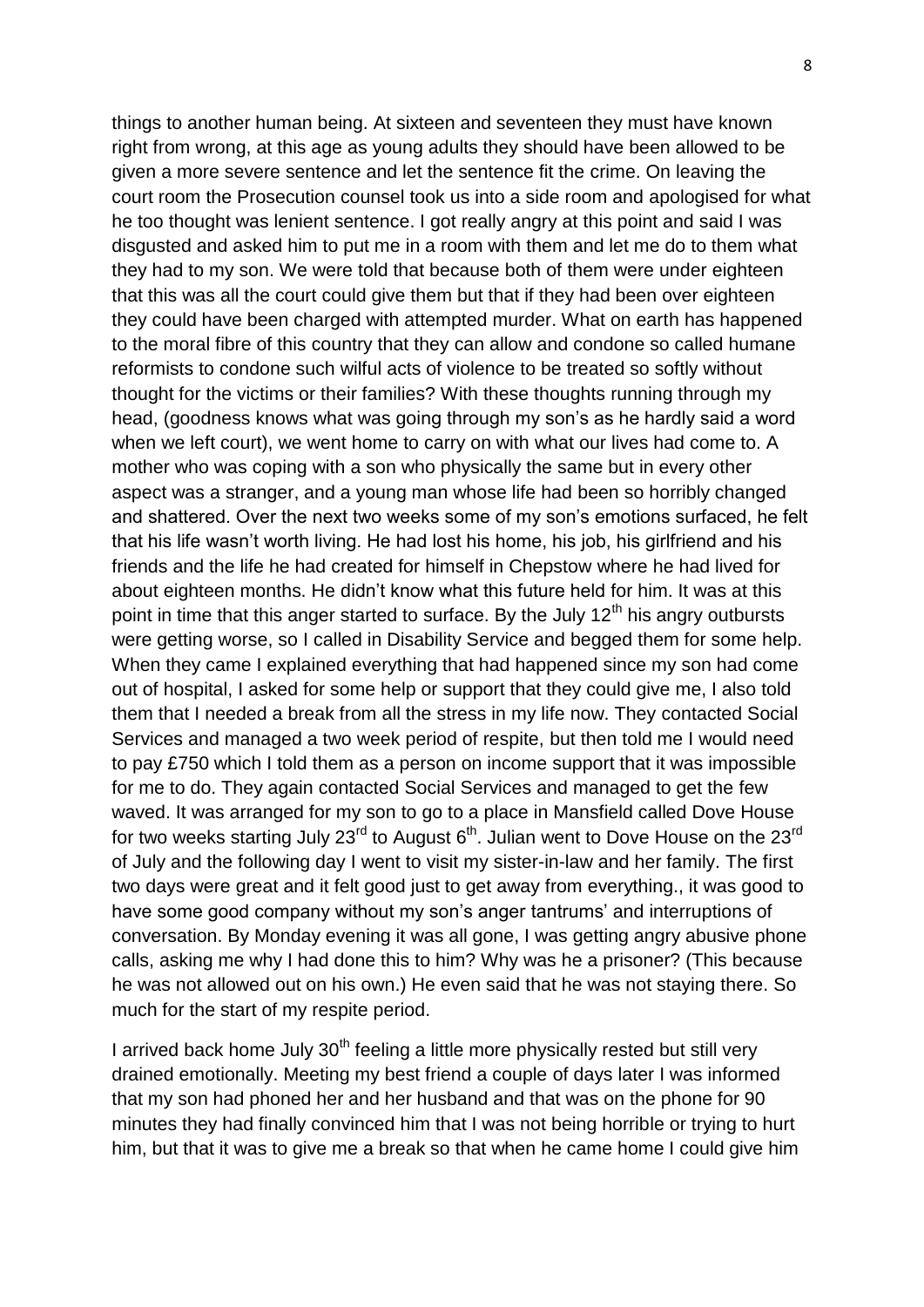the care that he needed. The rest of the second week I spent cleaning and preparing for his home coming.

He arrived home on August  $6<sup>th</sup>$  and from walking in the door his angry outbursts started, I wasn't to do anything like that to him again. About ten days later Social Services came out to talk to us, they were here about an hour. They sent us a letter a couple of days later stating that from the beginning of September my son would receive ten hours a week of support to give me some space to have a little time to myself. The following day we had an appointment at the Hallamshire with the Neurosurgeon to which we went. Transport was provided for us and we were picked up at about 9.30am. We were told when we saw the doctor that my son would be going into hospital for his craniotomy the following week and that we would be picked up by transport on August the  $23<sup>rd</sup>$  about 8.30am. When we got home I phone Social Services to let them know that the support could not start until my son came back out of hospital, they told me to ring them when he came home.

He went into hospital on the Monday morning, transport picked us up about 9.30am, I travelled with him and stayed at the hospital until about 5pm. The operation he had was quite a long one as it involved putting a titanium plate in his head as the bone of his skull had been too badly shattered to use which otherwise they would have done. I knew he was due in theatre about 9am and had been told that I couldn't visit him until the Wednesday. It was an anxious time waiting until after 2pm before I could phone, I really couldn't settle to doing anything. Phoning the hospital I was told that the operation had gone well and that he was still sleeping, but could phone later that day. Wednesday came and I was on edge wanting to get there as soon as possible to see what they had achieved with the craniotomy. When I arrived at ward N2 he was sat up in bed with a normal looking head and no helmet, although he had bandages on it. He was looking very pale, but said he felt fine. After sitting on the ward for about two hours I said that I was going for a cup of coffee and would not be long, but before I could stand up he had asked the nursing staff if he could come with me and was told that if he felt up to it he could. We took a very slow walk to the lift and went down to the WRVS cafe on the ground floor where we stated for about twenty minutes, after which we had a look at the gift shop and then the paper shop where he chose himself a magazine. Whilst I went outside for a cigarette, he sat on a seat in the foyer and waited for me. We then made our way to the lift and went back to the ward and I stayed with him until about 6pm. At this time I left to go home as he had started to look really tired, I think that for a first day he had tried to do too much. The rest of the days followed this pattern until he was allowed home on September 2<sup>nd</sup> when we both came back on transport about 4pm. Next day Wednesday I rang the care agency and social services to say that my son was now home and was told his care would start on the following Monday September. During the next few days after leaving the hospital my son slept a lot as he had a number of really bad headaches, but by the Monday his support was to start he was feeling better.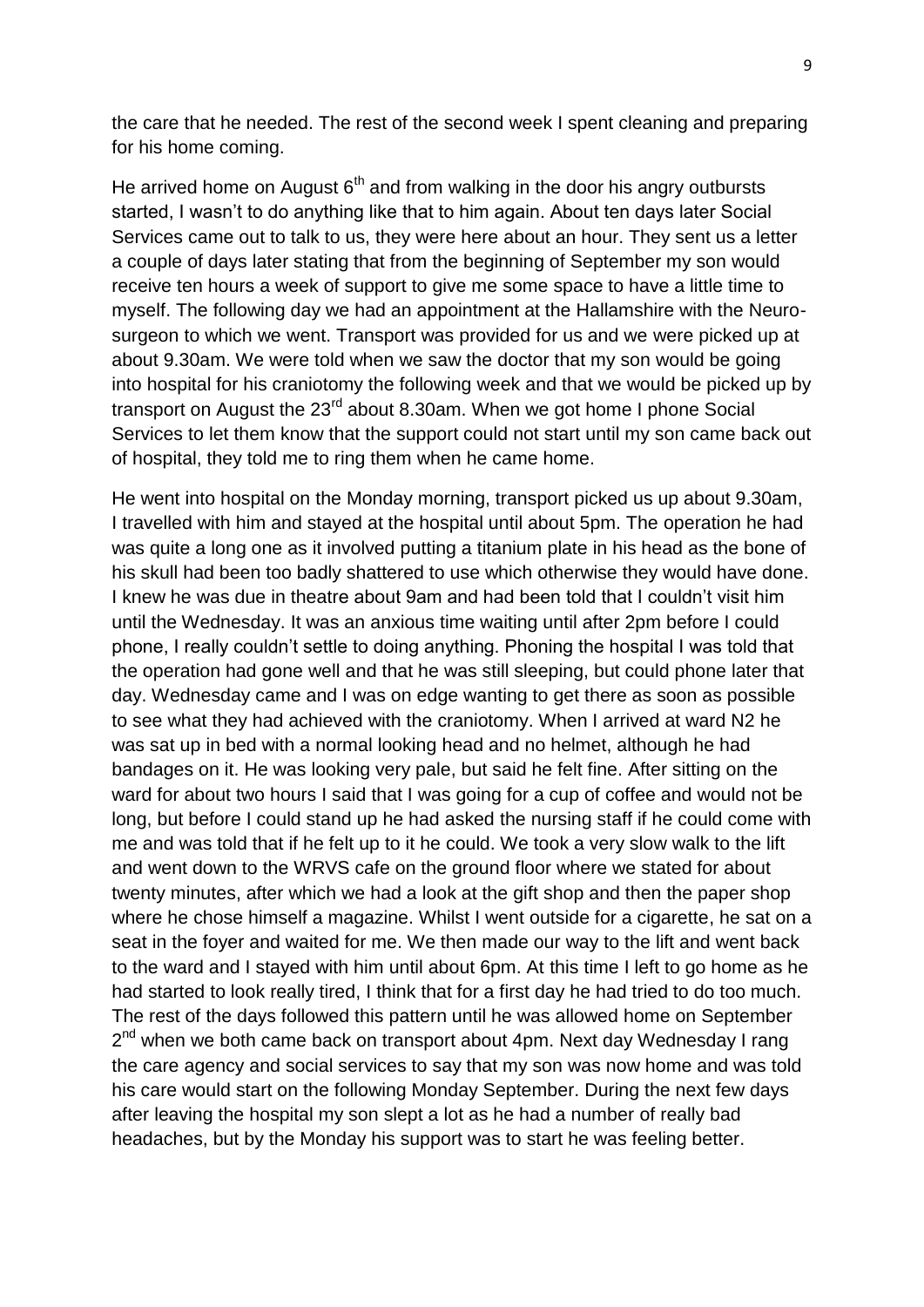Whilst he was in hospital the police had told me about a group called Headway whom I had phoned and was told that they had a meeting on September  $10<sup>th</sup>$  at Whitecotes School at Walton, which started at 7pm and that we would be welcome to come along. I discussed this with my son and he said that he would like to go, so along we went. We introduced ourselves and were told to find a seat, this we did and very soon people were coming up to him and talking to him whilst I felt like a spare part because although people were saying hello I was left on my own for most of the evening. Towards the end of the meeting, a lady came up to me and introduced herself and asked where we lived, I told her and she asked if we had driven there. When I said no she asked how we were getting home and when we said by bus she insisted that her and her husband would take us, which was really thoughtful and kind as they had only met us that night. On arriving home we thanked them and when asked if we would go again my son said yes. I made a coffee for us both and we discussed the events of the evening before going to bed.

The next few weeks fell into a routine where during the week my son had two hours a day support and our weekends were spent with each other.

The second week in October we went to Hallamshire for my son to see the doctor and let him see how the scars from the craniotomy were progressing, they were extremely pleased with the results and said we should make an appointment for six weeks later. It was in this same week that we went to our second meeting of the Headway group. At this meeting there were two people from the Youth Offenders team and they were speaking about how young people who were fighting and injuring others would benefit from talking to people who had been brain injured. I walked out of the talk as it was too painful to hear things like that after all it was only six months previously that my son's injury had occurred under similar circumstances. Shortly after I walked out the gentlemen from youth offenders came out and asked why I had done this, so I explained the situation of my son. He then asked if I thought it might be useful and I said I didn't think it would work, so we left it like that and went indoors for the rest of the meeting. On going back in we had a coffee and stayed for the rest of the meeting which finished at 9pm.

Life continued in this vein, with hospital visits every six weeks and my son's support continuing at two hours a day for five days a week. In December we had a party at the Riverside Club with family and friends for my  $60<sup>th</sup>$  Birthday, it was very enjoyable and made the more so because I still had my son. We spent Christmas on our own which was quite pleasant and meant that my son could go to bed if necessary as his debilitation headaches were still affecting him on a regular basis. New Year came and went and we said thanks but we hoped that 2005 was going to be a better year for us.

Towards the end of January we back to the Hallamshire for my son to have a checkup. Transport picked us up about 9am and we got to the hospital about 10.10am after picking up several other passengers. We waited in the clinic for his appointment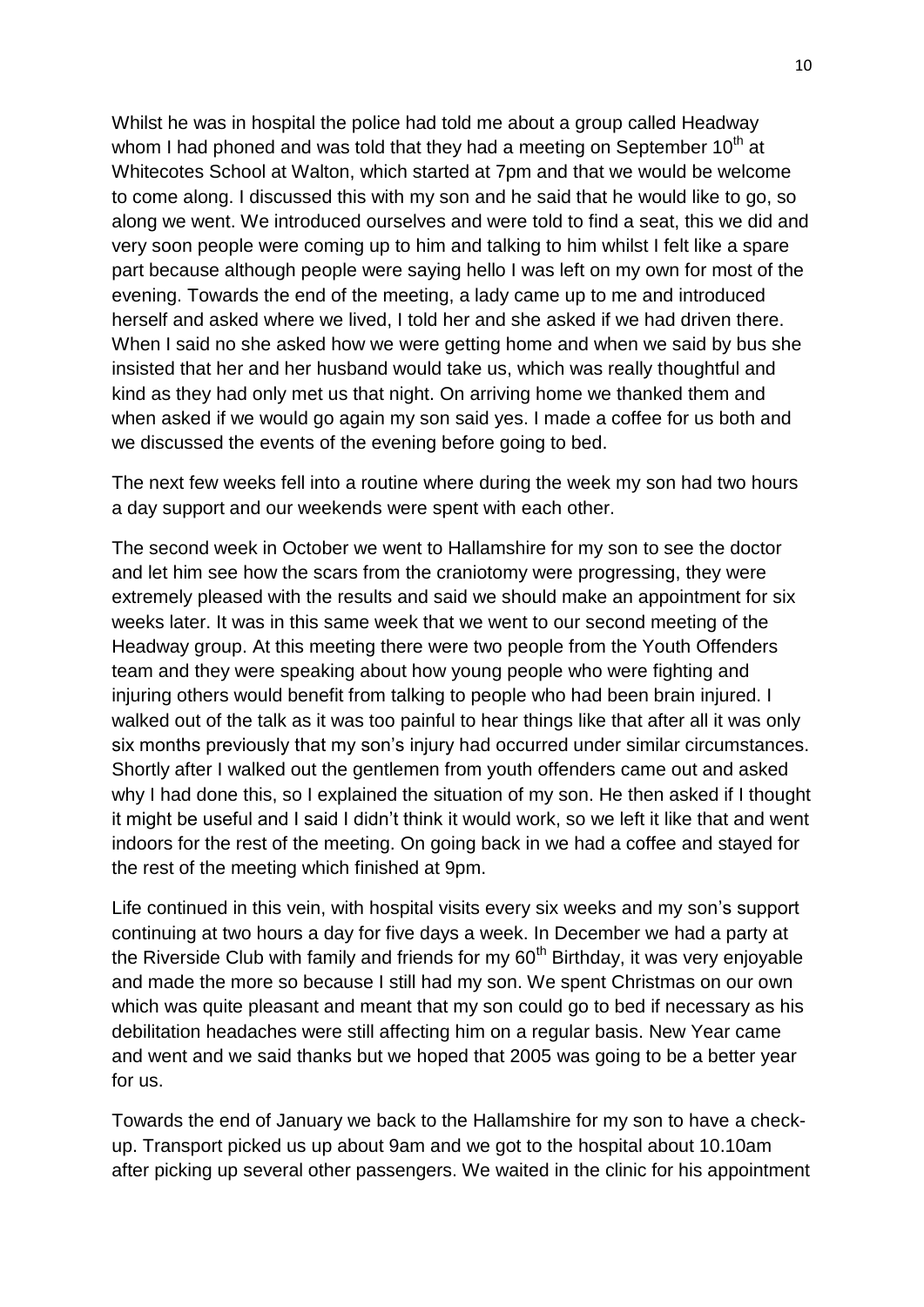at 11am. We went in to see the consultant and after being examined and asked some questions were told that my son could now stop his Epilim tablets but was to take his others as and when needed, and that we had to make an appointment for three months time. We then went down to the foyer to have a coffee as our transport home was not due until 2pm. After going on a tour round taking several other patients home we eventually arrived home about 3.30pm. Having got home my son went to bed as travelling still fatigues him quite a lot. Whilst he was in bed I prepared a meal for us to have for tea, which we did when he got up after which we spent a quiet evening watching TV.

Again our lives settled back into a routing and continued as normal as we could make it, with my son continuing with his support and his six weekly visits for reviews at HIRC (Head Injury Rehabilitation Centre) in Sheffield which started at the end of January shortly after his hospital appointment.

Our lives continued in this pattern until about April, when night whilst watching television. I had got up to make a coffee for us both and during a conversation we were having my son leapt out of his chair and began to shout and shake me in a sudden violent outburst of anger. When the incident had passed I asked my son why he had done this and he said that I was trying to control his life and that he thought I was treating him as a child again. The next day while my son was in bed I rang Disability Services and asked if it was possible for them to come to the house and talk with us. They came out a couple of days later whilst my son was at the shop with his support worker. While we were on our own I told them what had happened a couple of days before and said that I was very nervous about what could happen if he lost his temper again as although he was very wiry he is quite strong and I didn't want him attacking me. They said that they would help in any way they could, but it would have to be me that contacted the local council to see if they could help. It took a lot of soul searching to make the decision to do this to my son whom I love very much and who I didn't want to alienate. I decided to discuss the situation with my son and it was decided that we would go to the council and talk to them about our situation and see what they could offer us in the way of assistance. A couple of days later we went into town and went to the housing office to see if we could talk to someone in private. We went into a small anti-room and a gentleman came in and asked us what the problem was. We then explained about my son's assault and the effects it had had on him, what had happened in my home the previous week and the effect it was having on our relationship and that if they didn't help us what may have come to a nasty conclusion. We also explained that due to his short-term memory loss that he would need to be in an area that he was familiar with. We were told that they would see what they could do to help and would contact us in the next couple of weeks. After having a coffee and doing some shopping we went back home. Meanwhile Disability Services had contacted a housing association on my sons' behalf and they said they would consider him for a property.